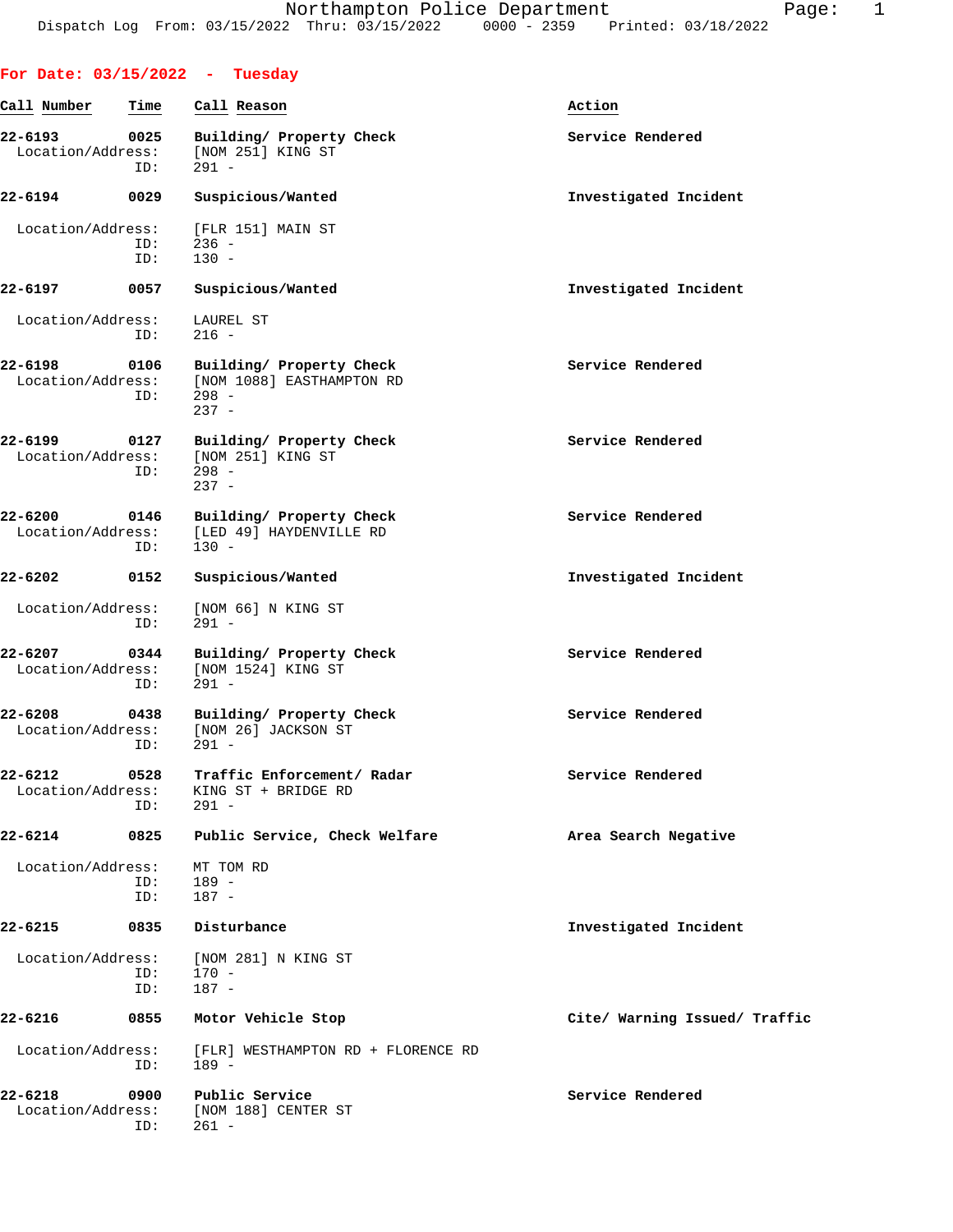| ed: 03/18/2022 |  |
|----------------|--|
|                |  |
|                |  |

| 22-6220           |                  | 0924 Motor Vehicle Stop                           | Cite/ Warning Issued/ Traffic |
|-------------------|------------------|---------------------------------------------------|-------------------------------|
|                   | Vicinity of:     | [FLR 1179] WESTHAMPTON RD                         |                               |
|                   | ID:              | 189 -                                             |                               |
| 22-6222           | 1011             | Medical Emergency                                 | Taken to Hospital             |
| Location/Address: |                  | [NOM 811] CONZ ST                                 |                               |
|                   | EMS Unit:<br>ID: | A03-Fire Ambulance<br>$230 -$                     |                               |
|                   | EMS Unit:        | A04-Fire Ambulance                                |                               |
|                   | ID:              | 187 -                                             |                               |
|                   | EMS Unit:        | A05-Fire Ambulance                                |                               |
|                   | ID:              | 261 -                                             |                               |
|                   | Fire Unit:       | E2-Pumper-Engine 2                                |                               |
|                   | Fire Unit:       | Fire Unit: E3-Pumper-Engine 3<br>C4-Command-Car 4 |                               |
|                   |                  |                                                   |                               |
| 22-6223           | 1014             | Disturbance                                       | Area Search Negative          |
| Location/Address: |                  | MT TOM RD                                         |                               |
|                   | ID:              | 187 -                                             |                               |
|                   | ID:              | 187 -                                             |                               |
| 22-6228           | 1128             | Motor Vehicle Stop                                | Cite/ Warning Issued/ Traffic |
| Location/Address: |                  | DAMON RD                                          |                               |
|                   | ID:              | 170 -                                             |                               |
| $22 - 6229$       | 1134             | Public Service, Check Welfare                     | Investigated Incident         |
| Location/Address: |                  | [NOM 1078] ROUNDHOUSE PLZ                         |                               |
|                   | ID:              | 187 -                                             |                               |
| 22-6230           | 1227             | Animal                                            | Area Search Negative          |
|                   |                  |                                                   |                               |
| Location/Address: | ID:              | [FLR] BARDWELL ST<br>$427 -$                      |                               |
| 22-6233           | 1307             | Property, Lost/Found                              | Service Rendered              |
|                   | Vicinity of:     | [FLR] HIGH ST                                     |                               |
|                   | ID:              | $261 -$                                           |                               |
| 22-6236           | 1342             | Public Service, Check Welfare                     | Service Rendered              |
| Location/Address: |                  | [NOM 7] CONZ ST                                   |                               |
|                   | ID:              | $263 -$                                           |                               |
|                   | ID:              | $263 -$                                           |                               |
| 22-6238           | 1418             | Traffic Accident                                  | Investigated Incident         |
|                   |                  |                                                   |                               |
| Location/Address: | ID:              | [NOM 24] LOCUST ST<br>$189 -$                     |                               |
|                   |                  |                                                   |                               |
| 22-6240           | 1425             | Traffic, Complaint/Hazard                         | Investigated Incident         |
| Location/Address: |                  | MT TOM RD                                         |                               |
|                   | ID:              | $46 -$                                            |                               |
| $22 - 6241$       | 1509             | Traffic Accident                                  | Arrest Male 18yrs & Over      |
| Location/Address: |                  | [NOM 302] PLEASANT ST                             |                               |
|                   | ID:              | $210 -$                                           |                               |
|                   | ID:              | $270 -$                                           |                               |
|                   | ID:              | $203 -$                                           |                               |
|                   | Refer To Arrest: | $22 - 99 - AR$                                    |                               |
| 22-6243           | 1539             | Traffic Accident                                  | Investigated Incident         |
| Location/Address: |                  | HAMPTON AVE                                       |                               |
|                   | ID:              | $292 -$                                           |                               |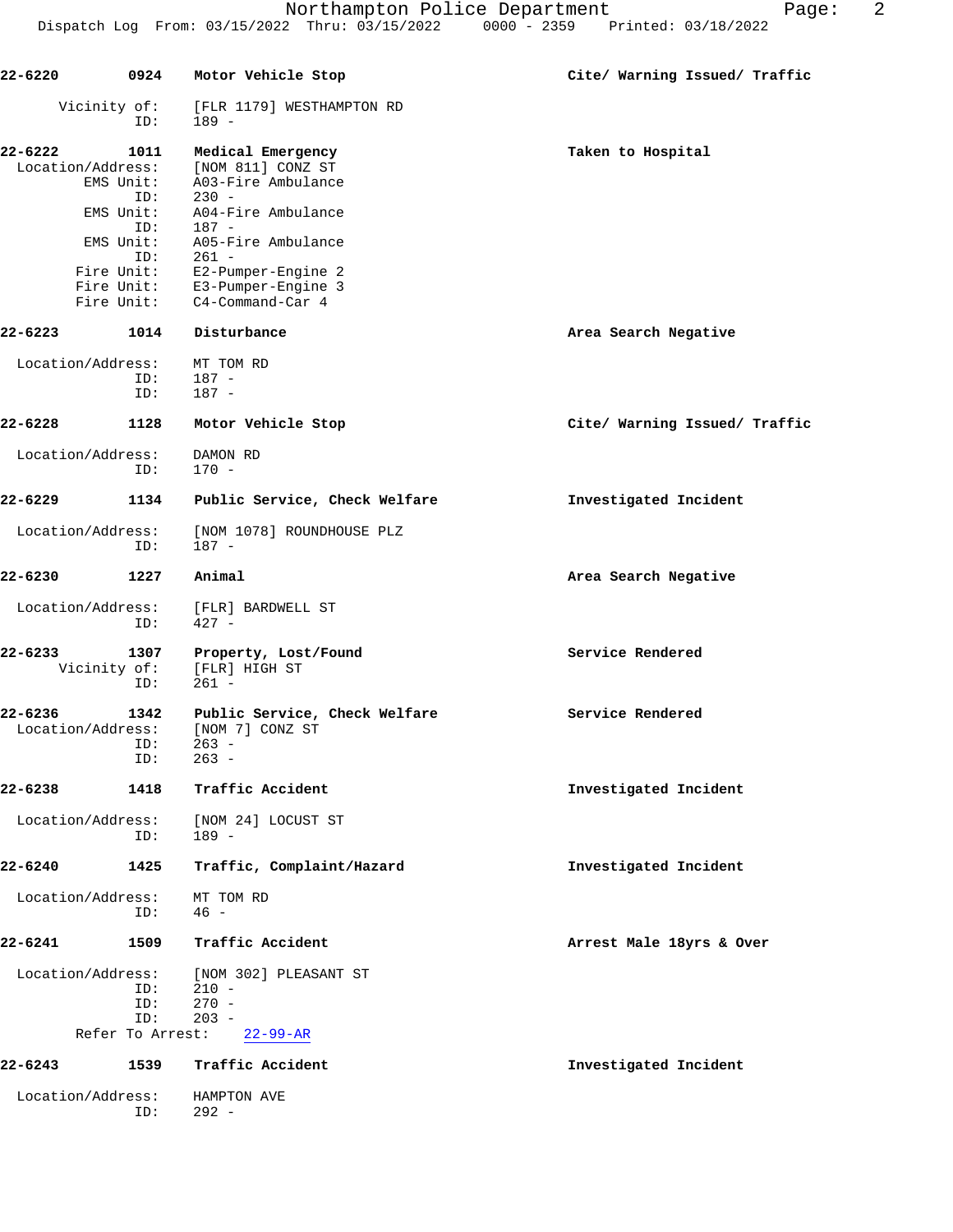|                              |                     | Northampton Police Department<br>Dispatch Log From: 03/15/2022 Thru: 03/15/2022 0000 - 2359 Printed: 03/18/2022 | 3<br>Page:                    |
|------------------------------|---------------------|-----------------------------------------------------------------------------------------------------------------|-------------------------------|
| 22-6244                      | 1555                | Trespassing/ Unwanted Guest                                                                                     | Area Search Negative          |
|                              | Vicinity of:<br>ID: | [NOM 617] MAIN ST<br>$292 -$                                                                                    |                               |
| 22-6245                      | 1559                | Motor Vehicle Stop                                                                                              | Cite/ Warning Issued/ Traffic |
|                              | Vicinity of:<br>ID: | [FLR] WESTHAMPTON RD<br>189 -                                                                                   |                               |
| 22-6247<br>Location/Address: | 1604<br>ID:         | Damage/ Vandalism<br>[FLR 31] ROCKY HILL RD<br>$189 -$                                                          | Report Done                   |
|                              | Refer To Incident:  | $22 - 465 - OF$                                                                                                 |                               |
| 22-6248                      | 1634                | Suspicious/Wanted                                                                                               | Investigated Incident         |
| Location/Address:            | ID:                 | [NOM 1360] CENTER ST<br>$292 -$                                                                                 |                               |
| 22-6251                      | 1655                | Traffic, Complaint/Hazard                                                                                       | Area Search Negative          |
| Location/Address:            | ID:<br>ID:          | [FLR] FLORENCE RD<br>$189 -$<br>$181 -$                                                                         |                               |
| 22-6252                      | 1657                | Assist/ Service Calls                                                                                           | Investigated Incident         |
| Location/Address:            | ID:<br>ID:<br>ID:   | [NOM 66] N KING ST<br>$203 -$<br>$189 -$<br>$270 -$                                                             |                               |
| 22-6253                      | 1706                | Motor Vehicle Stop                                                                                              | Verbal Warning Given          |
|                              | Vicinity of:<br>ID: | [FLR] FLORENCE RD<br>$181 -$                                                                                    |                               |
| 22-6255                      | 1719                | Suspicious/Wanted                                                                                               | Investigated Incident         |
| Location/Address:            | ID:<br>ID:<br>ID:   | CONZ ST<br>$292 -$<br>181 -<br>$203 -$                                                                          |                               |
| 22-6256                      | 1726                | Traffic, Complaint/Hazard                                                                                       | Area Search Negative          |
|                              | Vicinity of:<br>ID: | PROSPECT AVE + PROSPECT ST<br>189 -                                                                             |                               |
| 22-6257                      | 1745                | Juvenile Problem                                                                                                | Investigated Incident         |
| Location/Address:            | ID:                 | [NOM 1025] BARRETT ST<br>$270 -$                                                                                |                               |
| 22-6259<br>Location/Address: | 1807<br>ID:<br>ID:  | Park and Walk<br>CONZ ST<br>$292 -$<br>$181 -$                                                                  | Service Rendered              |
| 22-6260                      | 1833                | Traffic, Complaint/Hazard                                                                                       | Area Search Negative          |
| Location/Address:            | ID:<br>ID:          | [NOM 1027] BRIDGE ST<br>$210 -$<br>$292 -$                                                                      |                               |
| 22-6261                      | 1836                | OUTSIDE FIRE (BRUSH/GRASS)                                                                                      | Investigated by N F D         |
| Location/Address:            | Fire Unit:<br>ID:   | [FLR] PARK ST<br>El-Pumper-Engine 1<br>$189 -$                                                                  |                               |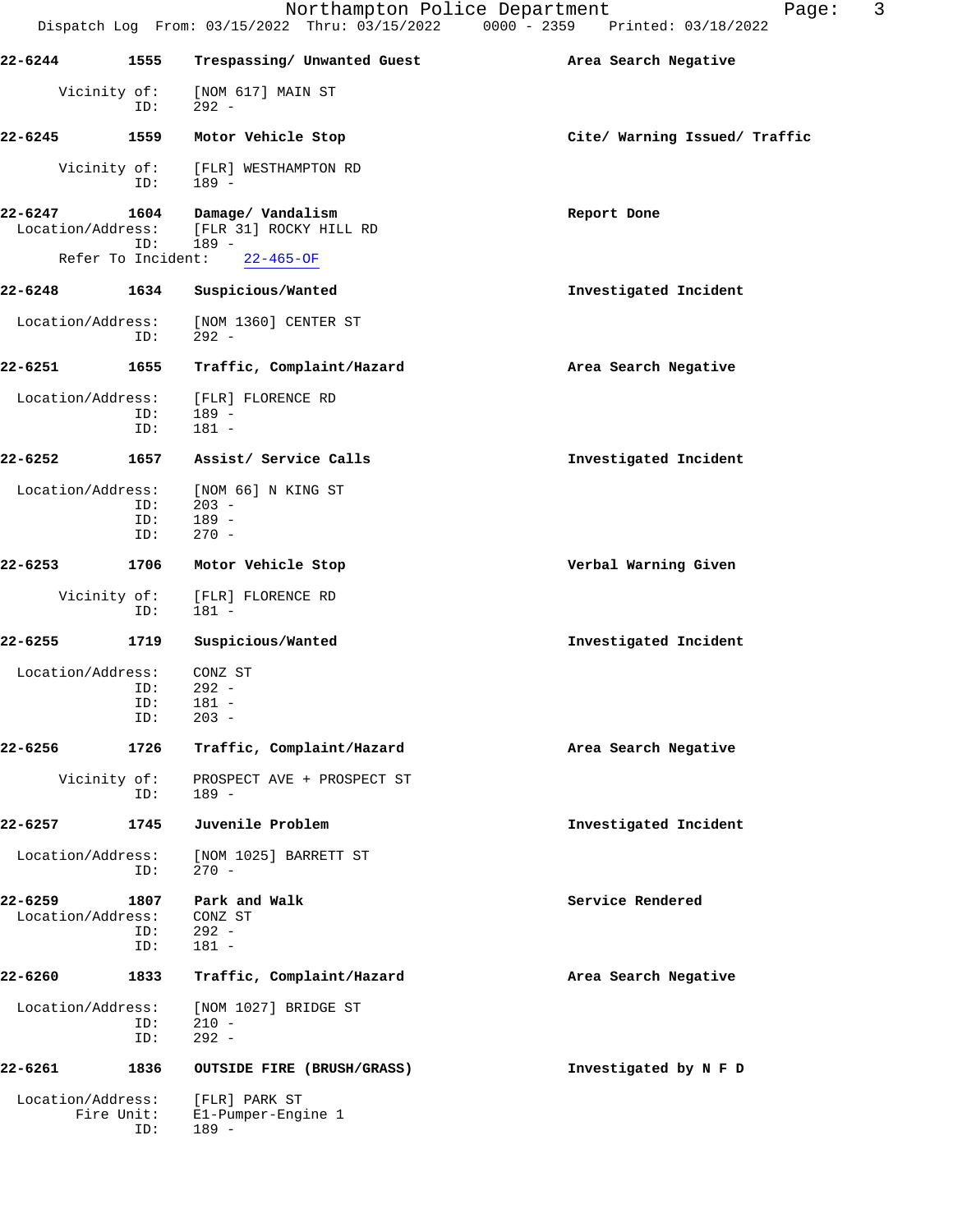| 22-6262                   | 1840                                                                                            | Traffic, Complaint/Hazard                                                                                                                                       | Area Search Negative  |
|---------------------------|-------------------------------------------------------------------------------------------------|-----------------------------------------------------------------------------------------------------------------------------------------------------------------|-----------------------|
| Location/Address:         | ID:                                                                                             | LOVEFIELD ST + EASTHAMPTON RD<br>$270 -$                                                                                                                        |                       |
| Location/Address: MAIN ST | ID:                                                                                             | 22-6263 1852 Park and Walk<br>$292 -$                                                                                                                           | Service Rendered      |
| 22-6264 1853              |                                                                                                 | Public Service, Check Welfare                                                                                                                                   | Investigated Incident |
| Location/Address:         | ID:                                                                                             | [NOM 8] OLD SOUTH ST<br>$210 -$<br>EMS Unit: A04-Fire Ambulance<br>$ID: 292 -$                                                                                  |                       |
|                           |                                                                                                 | EMS Unit: A05-Fire Ambulance                                                                                                                                    |                       |
| Location/Address:         | ID:<br>Refer To Incident:                                                                       | 22-6266 1921 Property, Lost/Found<br>[NOM 949] MAIN ST<br>$121 -$<br>$22 - 467 - OF$                                                                            | Report Done           |
| 22–6267 1929              |                                                                                                 | Suspicious/Wanted                                                                                                                                               | Investigated Incident |
| Location/Address:         | ID:<br>ID:                                                                                      | [NOM 7] CONZ ST<br>$270 -$<br>$210 -$                                                                                                                           |                       |
| 22-6268                   | ID:                                                                                             | 1937 Assault*<br>Location/Address: [FLR 7] FLORENCE RD<br>$ID: 245 -$<br>ID: 203 -<br>$292 -$<br>ID: 181 -<br>$ID: 245 -$<br>Refer To Incident: $22-469-OF$     | Report Done           |
| 22-6271                   | Refer To Incident:                                                                              | 1958 Theft/Larceny<br>Location/Address: [LED 35] RIVER RD<br>$ID: 121 -$<br>$22 - 468 - OF$                                                                     | Report Done           |
|                           |                                                                                                 | 22-6272 2009 Motor Vehicle Stop                                                                                                                                 | Investigated Incident |
| Location/Address:         | ID:<br>ID:                                                                                      | [FLR 163] LOCUST ST<br>$245 -$<br>$270 -$                                                                                                                       |                       |
| 22-6273                   | 2031                                                                                            | <b>VEHICLE FIRE</b>                                                                                                                                             | Investigated Incident |
| Location/Address:         | Fire Unit:<br>ID:<br>ID:<br>ID:<br>Fire Unit:<br>Fire Unit:<br>ID:<br>ID:<br>Refer To Incident: | [NOM 373] PLEASANT ST<br>E2-Pumper-Engine 2<br>$270 -$<br>$292 -$<br>$181 -$<br>E1-Pumper-Engine 1<br>C4-Command-Car 4<br>$203 -$<br>$270 -$<br>$22 - 474 - OF$ |                       |
| 22-6275                   | 2109                                                                                            | Motor Vehicle Stop                                                                                                                                              | Investigated Incident |
|                           | Vicinity of:<br>ID:                                                                             | PLEASANT ST + HAMPTON AVE<br>$292 -$                                                                                                                            |                       |
| 22-6277                   | 2128                                                                                            | Motor Vehicle Stop                                                                                                                                              | Investigated Incident |
| Location/Address:         | ID:                                                                                             | [NOM 73] MAIN ST<br>$270 -$                                                                                                                                     |                       |